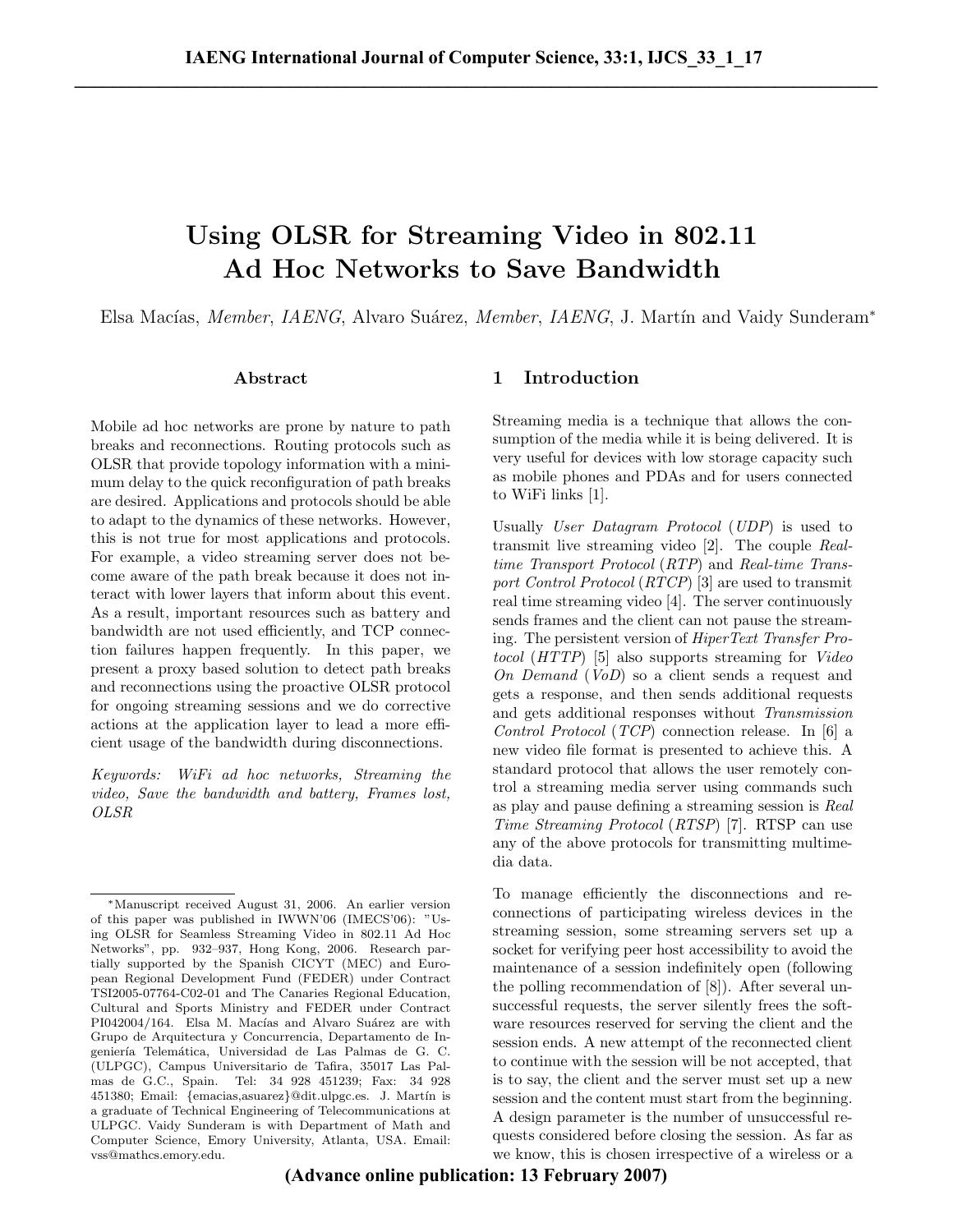fixed client is being served. However, it could be desirable to try a higher number of attempts before closing a session with a wireless client due to the problems associated with the mobility, high error rates, hidden terminal and radio signal propagation.

Notice that during the polling, the server continues with the frame transmission and the traffic sent will be lost whenever the client is out of coverage and the transport protocol is UDP. If TCP is used to transport the data, the TCP reliability mechanism will retransmit the missing data. The socket will become invalid to the server or the client if an abort occurs and with high probability the session will end abruptly. Aborts primarily occur when data goes unacknowledged for a period of time that exceeds the limits on retransmission defined by TCP. Other causes for an abort include a request by the application, too many unacknowledged TCP keepalive probes, receipt of a TCP reset packet, and some types of network failures reported by the IP layer.

Some work has been recently done to improve the performance of TCP [9] over ad hoc networks for streaming taking into account mobility-induced disconnections, reconnections and high-of-order delivery ratios. They use a novel multimetric join identification of packets and connection behavior to simulate the performance of their proposal. It is important to control the disconnections and reconnections of wireless devices that participate in the streaming session. A good control, pausing the server while the client is disconnected (or any other device in the network path from the server to the client), it will improve the energy consumption of batteries [10], it will save bandwidth because the data transmission is frozen, and it will avoid the data lost.

In [11] it is presented a proactive adaptation to the UDP-based streaming video sent by a fixed server to a mobile client connected to one 802.11b infrastructure wireless network. The adaptation consists of increasing the buffer size on the client to store more frames just before entering the low quality area (termed trouble spot) in the hope that the mobile client will exit the trouble spot before the buffer runs out.

In [12] we presented a proactive mechanism that detects path breaks and reconnections between the video streaming server and the client for a VoD ongoing RTSP session and a solution at the application layer based on proxies that provides the corrective actions during disconnections and reconnections.

In this paper we consider not only UDP-based streaming video but also TCP-based. On the other hand, we consider both the client and the server mobiles in a mobile ad hoc network (MANET). In this scenario, path breaks take place frequently and quickly due to the movement of end nodes or intermediate nodes in the path (we use Optimized Link State Routing Proto $col (OLSR)$  [13] for the quick reconfiguration of path breaks for a MANET) so the proactive adaptation proposed in [11] could not be viable.

We present streaming sessions that use RTSP, standalone RTP or HTTP protocols, we include corrective actions during disconnections and reconnections, we manage long disconnections and the TCP connection failures. More in detail, the contributions of this paper are:

- A system to control the client's availability in order to avoid the sending of frames while it is temporarily disconnected.
- A system to announce the UDP services provided by the server in order to let the clients request UDP streams on demand. Otherwise, the server can not control the client's availability due to the connection-less nature of the UDP protocol.
- A mechanism to pause the VoD of ongoing RTSP sessions to save computing resources and battery on the server while the client is disconnected. In this paper we are not concerned about the losing of frames during a disconnection for live video sessions or VoD over HTTP or RTP, i.e, streams that can not be paused with RTSP commands.
- A mechanism for transparently detecting TCP connection failures and to create a new TCP connection that avoids the streaming session release and to end sessions with clients disconnected for a long time that use TCP to transport data or commands (i.e. RTSP and HTTP).
- An analysis of the experimental results that show the benefits of using our whole system.

All the above contributions have been developed without modifying neither the player nor the server, and not even the streaming media protocols. For doing that, we use proxies.

The rest of the paper is organized as follows: section 2 reviews the hardware and software architecture. Section 3 is devoted to present in detail the system to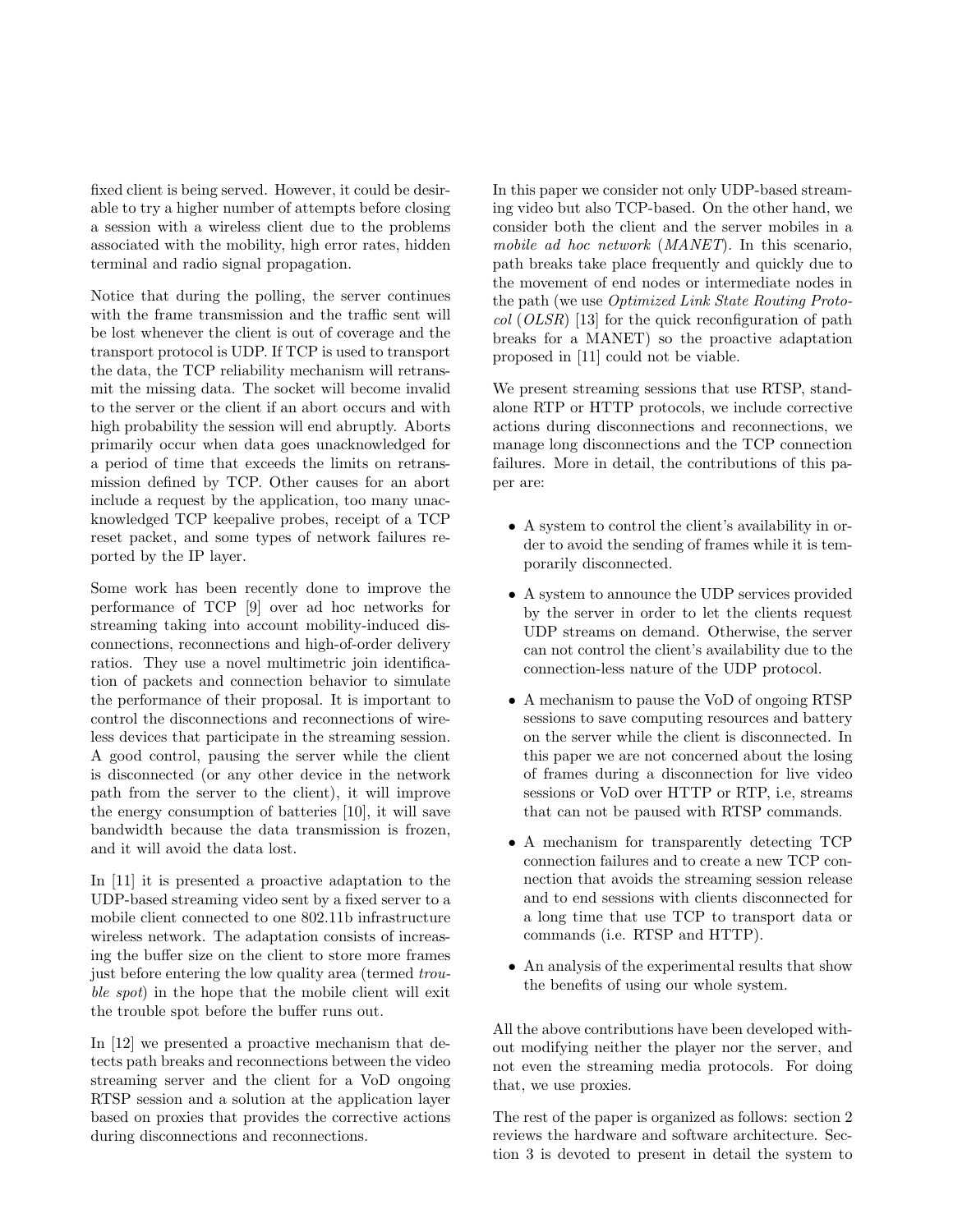control the client's availability and to announce the UDP services provided by the server. In section 4 is described the proxies' behavior during disconnections and reconnections for different streaming protocols. Section 5 presents the mechanism to manage TCP connection failures and end sessions with clients disconnected for a long time. Then in section 6 we describe our experimental tests. And finally, concluding remarks and ongoing research are summarized in section 7.

# 2 Hardware and Software Architecture

The topology we consider is shown in Fig.1.a. It consists of a MANET of any number of hops, where the server node (S) communicates with the client node (C) directly or via one or more intermediate nodes (I) due to the movement of end nodes. Fig.1.b to d shows the network architecture for the different nodes. The shaded parts in Fig.1.b to d are the new software elements we introduce to avoid modifying the client, the server and the streaming protocols:

- *olsrd* (OLSR daemon) [14] is an implementation of OLSR. OLSR routes efficiently the packets into the network according to the number of hops between the sender and the receiver. Due to the time-varying characteristics of the wireless links, olsrd can be configured to calculate the optimal routes defined as the number of attempts by a node on average to successfully transmit a packet to a destination, instead of the number of hops. OLSR consists of:
	- A neighbor sensing mechanism that detects changes in its neighborhood injecting and receiving HELLO messages periodically.
	- An efficient flooding of control traffic, i.e. OLSR packets injected into the network for the quick reconfiguration of path breaks. All nodes receive the messages and there are not duplicated messages thanks to the use of multipoint relays (concept invented for HiperLAN/1). This is an important property that favors its use in a wireless network which is by nature prone to mobility of nodes and collisions due to the hidden terminal problem.
	- Diffusion of topological information necessary to obtain optimal routes in terms of the number of hops. This information is valid

for a period of time so expired information is removed.

All the traffic in OLSR is UDP and it is transmitted by broadcast or multicast on port 698.

- The communication between the client and the server is made by proxies. The proxy on the server and client side are called *proxy server* and client agent respectively. Since both the client and the server are mobile, the proxy server is installed on the wireless node that serves the stream (S), and the client agent on the client node. The proxies are also in charge of detecting if there is, or is not, a path between the server and client to do corrective actions. These corrective actions depend on the type of video streaming being served (VoD or live video) and the type of streaming protocol used to transport the data (RTSP, HTTP or RTP) as we will show in section 4.
- To control the client's availability and to announce the UDP services we use olsrd as the most efficient way to transport our own control and announcement packets into the MANET. OLSR lets use its optimized flooding mechanism to send information, routing related or not, from the application level using a plug-in. We just use this property to inject user defined packets (OLSR packets type 200) for our purposes as we will describe in next section. The plug-in on the server, client and intermediate nodes conveys to olsrd the information to be sent into OLSR packets type 200 to the MANET. The plug-in on the server and client nodes also communicates to the proxies the OLSR packets type 200 captured by olsrd from the network.
- TCPControl is the mechanism for transparently detecting TCP connection failures and to create a new TCP connection that avoids the streaming session release. Despite the fact there are enhancements to TCP for MANET, we do not consider them because of the following reasons: some require modifications to the existing TCP protocol (e.g. TCP-F [15] and Split-TCP [16]), more bandwidth and power consumption during a path failure is required (TCP-ELFN [17]), dependency on a particular routing protocol to improve its performance (TCP-Bus [18]), addition of layers to the TCP/IP protocol stack (ATCP [19]), implementation of a new transport protocol that leads a lack of interoperability with TCP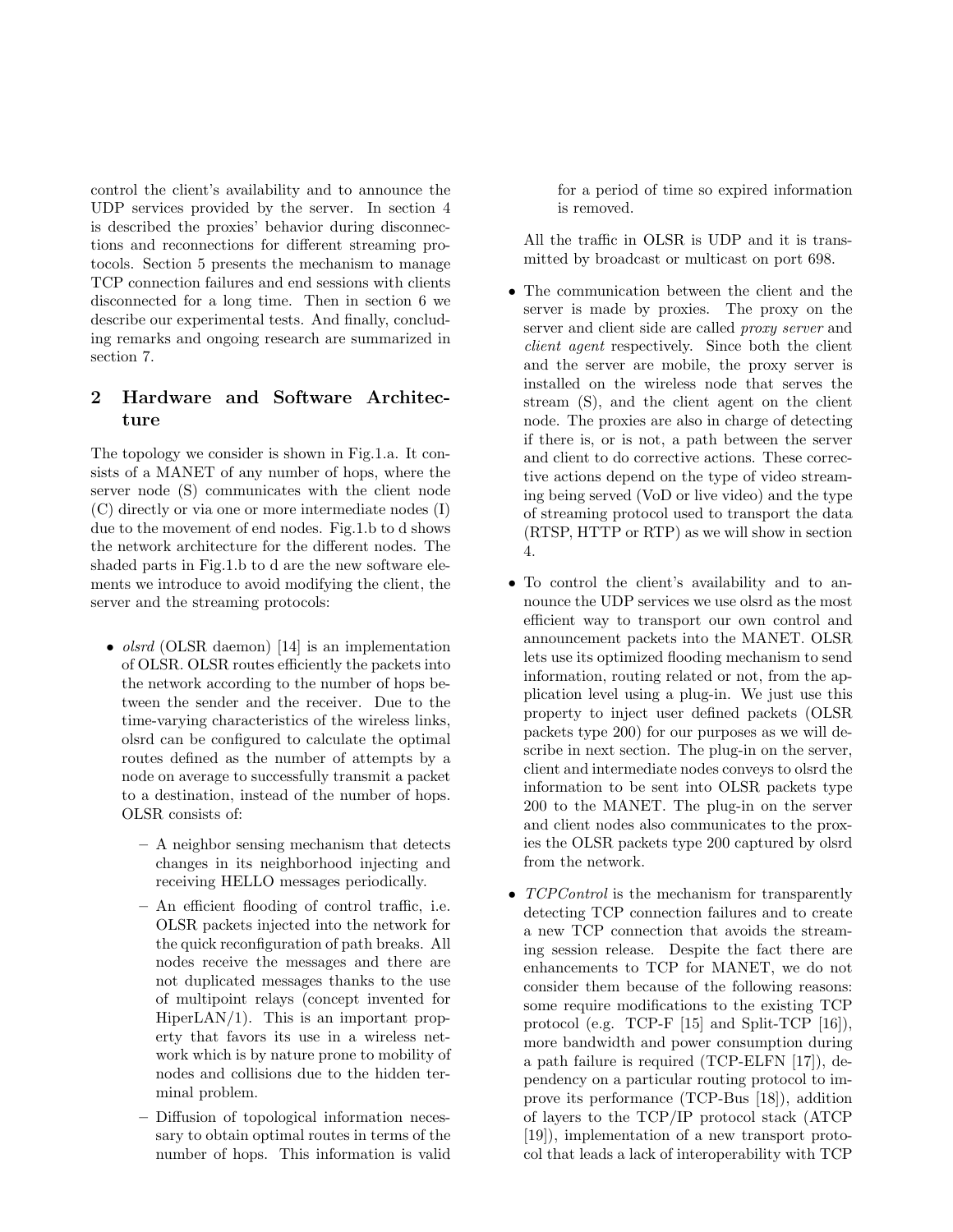

Figure 1: A two hop MANET. Topology (a), Software architecture: server node (b), client node (c), intermediate node (d).

(ACTP [20] and ATP [21]).

# 3 Detecting Client's Availability and UDP Services Announcement

Both tasks are done injecting and capturing OLSR packets type 200. Whenever the communication between the client and the server is possible (directly or via one or more intermediate nodes), the proxy server receives periodically OLSR packets type 200 from the client agent and viceversa. If the proxy server does not receive at least one of this kind of packet for a while (1 second by default although this timeout can be modified by the user when the proxy is started), this is indicative that the client is disconnected. Similarly, if the client agent does not receive a packet OLSR type 200 from the proxy server (after 1 second by default, also configurable), it becomes aware of the disconnection. The reconnection is detected by the proxy server and the client agent when they receive at least one packet OLSR type 200 from the other one during an interval of 1 second. Appropriate actions are done on both peers when the disconnection or the reconnection are detected and they depend on the type of streaming protocol used. The chosen timeout (1 second in our experiments) is a key parameter because a high value could lead a high delay to detect the disconnection whereas a low value could trigger false alarms, i.e., no packet is received because of network congestion but the proxy server or the client agent wrongly detect a disconnection.

The packet size injected by the proxy server and the client agent is 206 and 66 bytes respectively. The difference in size is due to the message content differs. For example, the proxy server is concerned about broadcasting the type of server (e.g. VideoLan [22]), its IP address, the proxy server's name to the client agent can distinguish among different proxies, a command used by the TCPControl mechanism, the play listing using RTSP, and HTTP and UDP ports available to serve streams. As you can see, the broadcasting of the own OLSR packets type 200 is also the mechanism used to announce the UDP services. The message content is useful since the client agent shows it to the user via a Graphical Unit Interface (GUI) and then it launches the user's player with the appropriate command according to the user's election. The content of the packet injected by the client agent includes its IP address, the type of player and requests of UDP streams.

The injection (steps 3 or 7 in Fig.2) and capture (steps  $\angle$  or  $\angle$ ) of these packets is done by olsrd. The construction of these packets is done by a plug-in (step 2) with the information provided by the proxies (step 1) via a shared file. The proxies update the information to be broadcasted, when necessary, by rewriting this file (e.g. to send a command of the TCPControl mechanism, a new UDP service request and so on) and the plug-in read from this file. By default, ten packets are injected per second. The plug-in on the OLSR intermediate nodes forward the packets type 200 according to the OLSR standard by using the default forwarding algorithm [13] (steps  $\neq$  to  $\gamma$ ) and they are not passed to the application level. On the contrary, if this packet reaches to the client or server node (step 8), olsrd passes it to the plug-in (step 9) and then the plug-in unwraps it and delivers it to the proxy server only if the packet's source is the client (step  $10$ ). The packet is delivered to the client agent if it contains information about the server (step  $10$ ).

# 4 Corrective Actions

Table 1 summarizes the actions that the proxies do when they detect disconnections and reconnections (in brackets it is shown the process that does the action), and the benefits of these actions. Fig.3 and Fig.4 show the proxies behavior during disconnections and reconnections for RTSP, and HTTP or RTP respectively. Irrespective of the streaming protocol, the client agent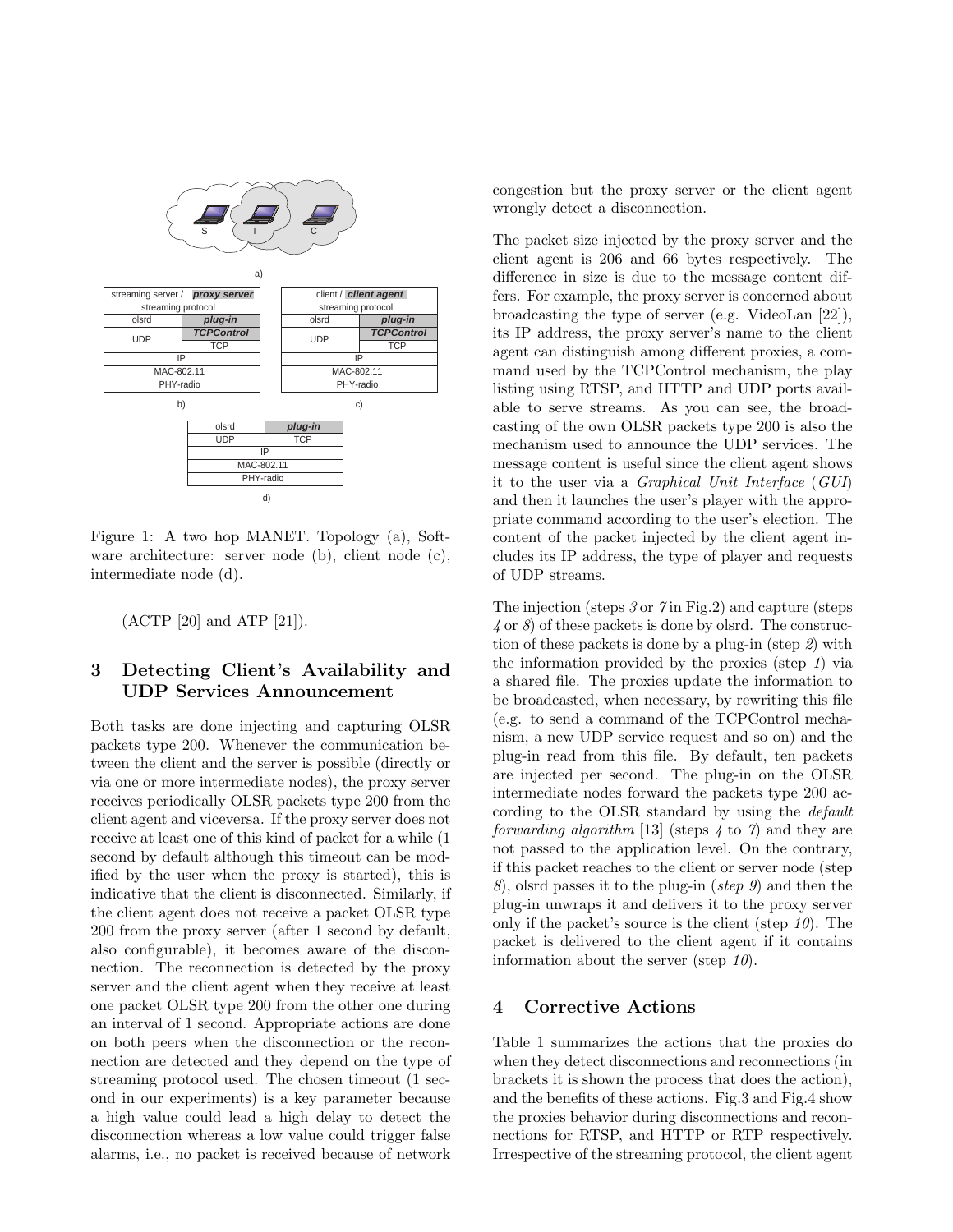|                                                 | Disconnection                                                                  | Reconnection         | discon-<br>Total | $_{\rm Lost}$ | Abrupt         | Batt.  | <b>BW</b> |  |
|-------------------------------------------------|--------------------------------------------------------------------------------|----------------------|------------------|---------------|----------------|--------|-----------|--|
|                                                 |                                                                                |                      | nection          | frames        | ending         | saving | saving    |  |
| <b>RTSP</b>                                     | the server<br>Pause                                                            | Create TCP con-      | End session (PS) | Yes (live     | No             | Yes    | Yes       |  |
|                                                 | (PS), warning the                                                              | (PS, AC),<br>nection |                  | video), No    |                |        |           |  |
|                                                 | user $(AC)$ and close                                                          | resume the server    |                  | (VoD)         |                |        |           |  |
|                                                 | TCP<br>connection                                                              | (PS) and warning     |                  |               |                |        |           |  |
|                                                 | (PS, AC)                                                                       | the user $(AC)$      |                  |               |                |        |           |  |
| <b>HTTP</b>                                     | Freeze frames for-                                                             | Create TCP<br>con-   | End session (PS) | Yes           | N <sub>0</sub> | $No*$  | Yes       |  |
|                                                 | warding from PS to                                                             | (PS, AC),<br>nection |                  |               |                |        |           |  |
|                                                 | AC, close TCP con-                                                             | frames<br>resume     |                  |               |                |        |           |  |
|                                                 | (PS, AC)<br>nection                                                            | (PS)<br>forwarding   |                  |               |                |        |           |  |
|                                                 | and warning the                                                                | and warning<br>the   |                  |               |                |        |           |  |
|                                                 | user $(AC)$                                                                    | user $(AC)$          |                  |               |                |        |           |  |
| <b>RTP</b>                                      | Freeze frames for-                                                             | Resume frames for-   | End session (PS) | Yes           |                | $No*$  | Yes       |  |
|                                                 | warding from PS                                                                | warding (PS) and     |                  |               |                |        |           |  |
|                                                 | to AC and warning                                                              | warning the user     |                  |               |                |        |           |  |
|                                                 | the user $(AC)$                                                                | (AC)                 |                  |               |                |        |           |  |
| PS: Proxy Server AC: Agent Client BW: Bandwidth |                                                                                |                      |                  |               |                |        |           |  |
|                                                 | *The server is still sending frames but PS does not inject them into the MANET |                      |                  |               |                |        |           |  |

Table 1 Corrective actions during disconnections and reconnections.



**Client Client agent Proxy server Server**  AUSE PLAY OPTIONS Server available STREAM normal operation **STREAM** normal operation C S Server not available

○ disconnection detected ○ reconnection detected / / disconnection period

Figure 3: Proxies behavior during disconnections and reconnections for a RTSP session.

Figure 2: Information passing between proxies.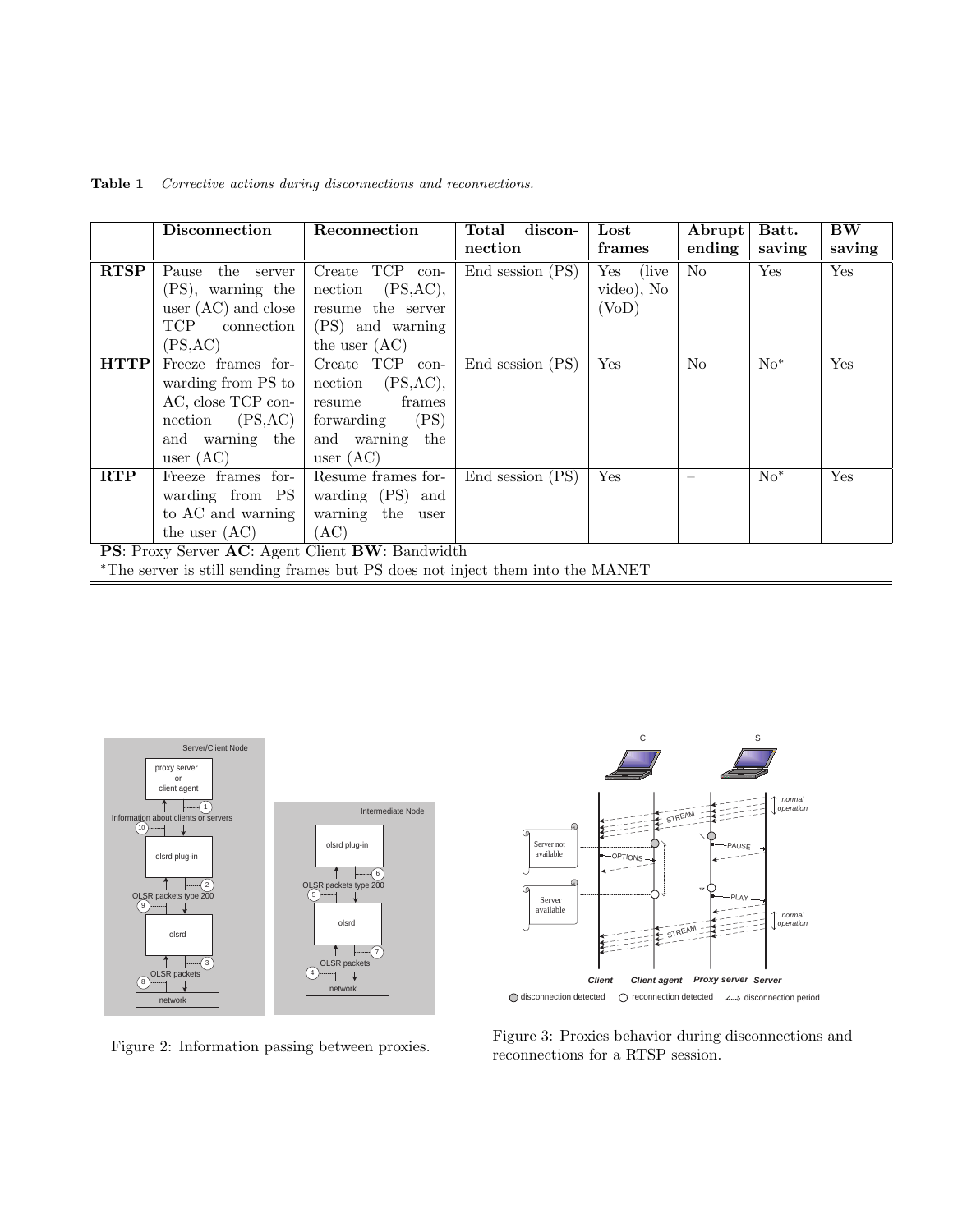starts a warning message box on the user's screen when a disconnection or a reconnection is detected and the proxy server ends the session when the disconnection exceeds a period of time. For the streaming protocols built on top of TCP (RTSP and HTTP), the TCP connection between the proxy server and the client agent is closed when a disconnection happens and a new one is created after the reconnection. Using RTSP compliant commands such as pause and play, the proxy server pauses or resumes the server. For HTTP or RTP, the server is not paused during the disconnection period but the frames are not forwarded from the proxy server to the agent client to save bandwidth.

## 5 The TCPControl Mechanism

When establishing one TCP connection for a RTSP or HTTP session, three TCP connections are created: one between the client and the client agent, another to communicate the client agent and the proxy server, and the last one for the communication between the proxy server and the server. The former and the latter are local connections and they are not likely to fail during disconnections. The mechanism is as follows  $(Fig.5):$ 

- Identify the TCP connection. After the second of the three TCP connections is created, the client agent requests a unique identifier for this TCP connection by sending a TCPControl:0 command to the proxy server using the newly TCP connection. The proxy server responds to the client agent with a  $TCPControl$ :id where id is the identifier, a value different for any client agent and the proxy server.
- Session communication. The HTTP or RTSP session begins normal communication.
- Disconnection detected. If the client is out of coverage, then the client agent do the following actions:
	- 1. Close the TCP connection with the proxy server.
	- 2. Detect the server's availability.
	- 3. Create a new TCP connection with the proxy server.
	- 4. Send the TCPControl:id command to the proxy server to replace the old TCP connection with the last one. The proxy server



Figure 4: Proxies behavior during disconnections and reconnections for a HTTP or RTP session.

sends  $TCPControl:OK$  as acknowledgement. These two commands are communicated using the new TCP connection.

If the server is out of coverage, it must order all the client agents to close the TCP connections and create new TCP connections. For doing that, the proxy server broadcasts a message using the packet OLSR type 200 including in the message's content of the packet the command TCPFall to convey all the client agents that they must do the steps 1 to 4 described in the phase Disconnection detected.

• End sessions with clients disconnected for a long time. After a timeout, the server frees the software resources reserved for serving the client and the session ends. Any later attempt to recover the TCP connection will fail (command TCPControl:ERROR) and in that case the client agent will warn the user that the session has ended.

# 6 Experimental Tests

We tested the behavior and performance of our software architecture using the topology described in Fig.1.a. We are concerned in presenting results that show: a) the low overhead of the packets OLSR including our packets type 200 in comparison with the data volume of the streaming, b) the low usage of CPU and battery consumption due to the proxies, c) the delay and jitter because of the proxies, and d) the benefits of using our corrective actions and the TCP connections management between the proxy server and the client agent.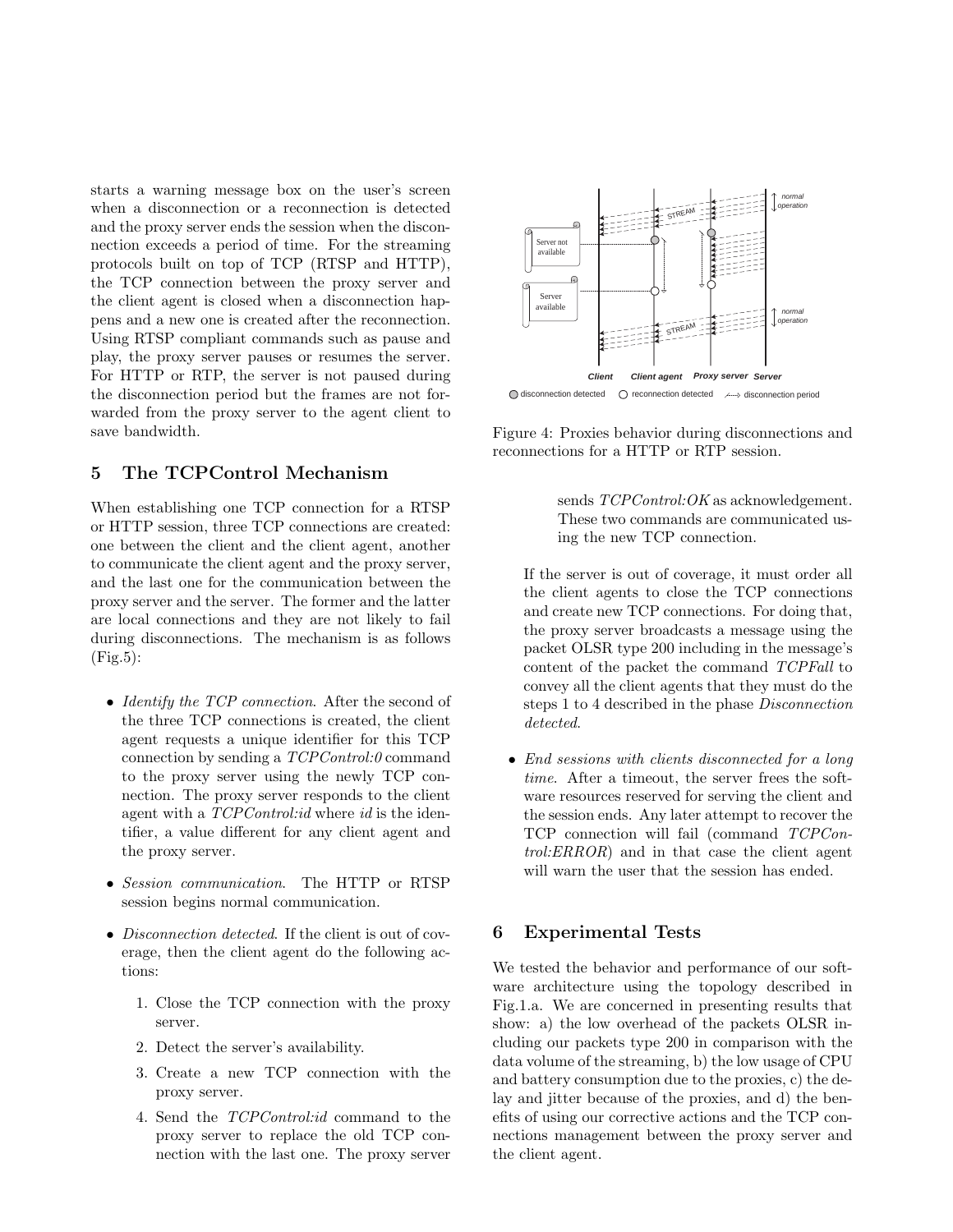

Figure 5: TCPControl mechanism.

The plug-ins and the proxies were programmed using C and C++ languages respectively for Windows operating system. The server was installed on a Pentium IV at 2.8GHz with 512 MB and 802.11b compliant. The intermediate node was a Centrino at 1.6GHz, 512MB and 802.11b/g. The client node was a Celeron 1.4GHz, 1024MB and with a 802.11b/g wireless interface. All the nodes were located in the same room and we added mobility to the network by allowing the client node to be within radio range of the server node via the intermediate node and also we moved the client and the server to make each other out of coverage to test the corrective actions made by proxies and the TCP connections management. We used VLC media player [22], a free cross-platform media player that supports a large number of multimedia formats and it is available for several operating systems, it needs little CPU power and it can be used as a streaming server to stream in unicast or multicast in IPv4 or IPv6. We used also VLC for serving the video in unicast in IPv4.



Figure 6: Traffic OLSR (red curve) and RTSP traffic (green curve).

## 6.1 OLSR Traffic

Fig.6 shows the bytes per second for a RTSP session (green curve) and the traffic due to OLSR protocol including our own packets type 200 (red curve) obtained using Ethereal tool [23]. As you can see, the overhead due to OLSR is negligible in comparison with the traffic of the ongoing streaming session.

#### 6.2 CPU and Battery Consumption

In the experiment, the server sends streams at a rate of 2400Kbps. It was measured the CPU percentage consumed by the proxy server and the client agent for different streaming protocols varying the number of sessions from 1 to 10 (Fig.7.a to c). During the experiment, the processes running on the server were the proxy server, the server and olsrd, whereas on the client were running the client agent, the player and olsrd. As you can see, the proxies need little CPU power being something higher for RTP sessions on the client agent in comparison with the same session on the proxy server because for a new RTP session the client agent instantiates new objects and threads that increase the necessary CPU power. In general, the differences of CPU usage among the different streaming protocols is due to different software resources necessary on both proxies to manage the sessions.

Fig.7.d shows the battery consumption on the client and server nodes from 1 to 5 ongoing RTSP sessions with and without proxies. As yo can see, same values are obtained for all the experiments irrespective of the proxies usage or not. The battery consumption on the client node is higher than on the server node due to the CPU usage of the player to uncompress and play the stream.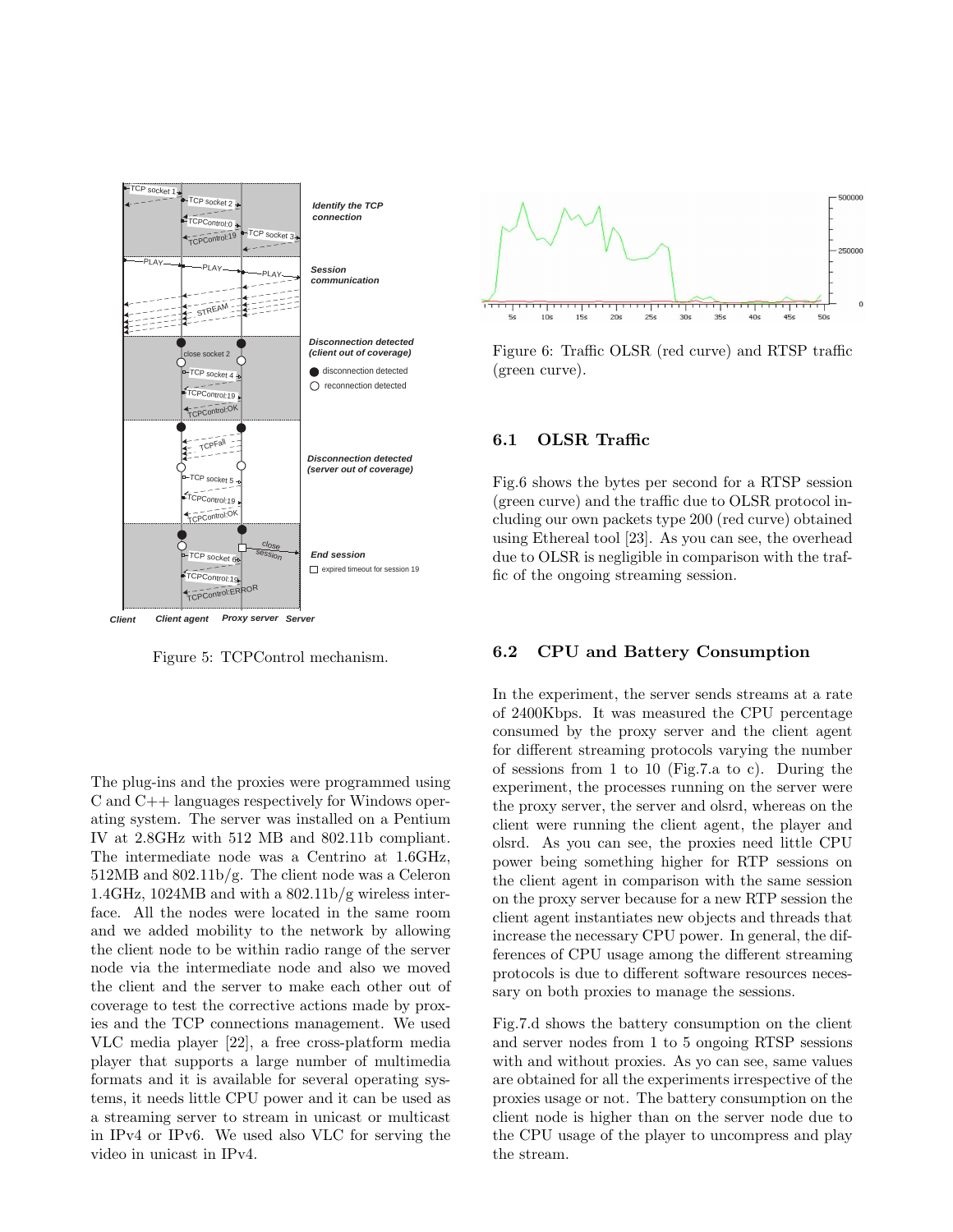

Figure 7: CPU consumption for: RTSP (a), RTP (b) and HTTP sessions (c). Battery consumption for RTSP sessions (d).



Figure 8: Delay and jitter for 25 samples. Without proxies (a), With proxies (b).

#### 6.3 Delay and Jitter

Fig.8.a shows the delay in microseconds to transmit from 1 to 25 consecutive packets from the server to the client when only olsrd, the server and the player are running. It is also presented the jitter. The average jitter is 1.13608 ms, a viable value for the streaming transmission. Fig.8.b shows the same results when also the proxies are running. In this case, the average jitter is lower (0.94224 ms).

## 6.4 Corrective Actions

Fig.9.a presents the number of packets per second injected by the server during a VoD RTSP streaming session at a rate of 2000Kbps (green curve). The red curve is the OLSR traffic transmitted by the client node. We forced a disconnection period of 8s (about the  $8^{th}$  second to the 16<sup>th</sup> second). During this time interval, Ethereal tool did not capture OLSR traffic since the client is out of coverage but it captured RTSP traffic transmitted by the server since the server is not aware of the disconnection period (no proxies were used for this experiment). As a result, about 2MB are transmitted using RTP protocol and lost since we don't use a proxy server to pause the server. To correct this inefficient usage of the server and the available wireless bandwidth, we repeated the experiment using the proxies and we forced a higher disconnection period of 35s (Fig.9.b). During this period, the server is paused and no frames are transmitted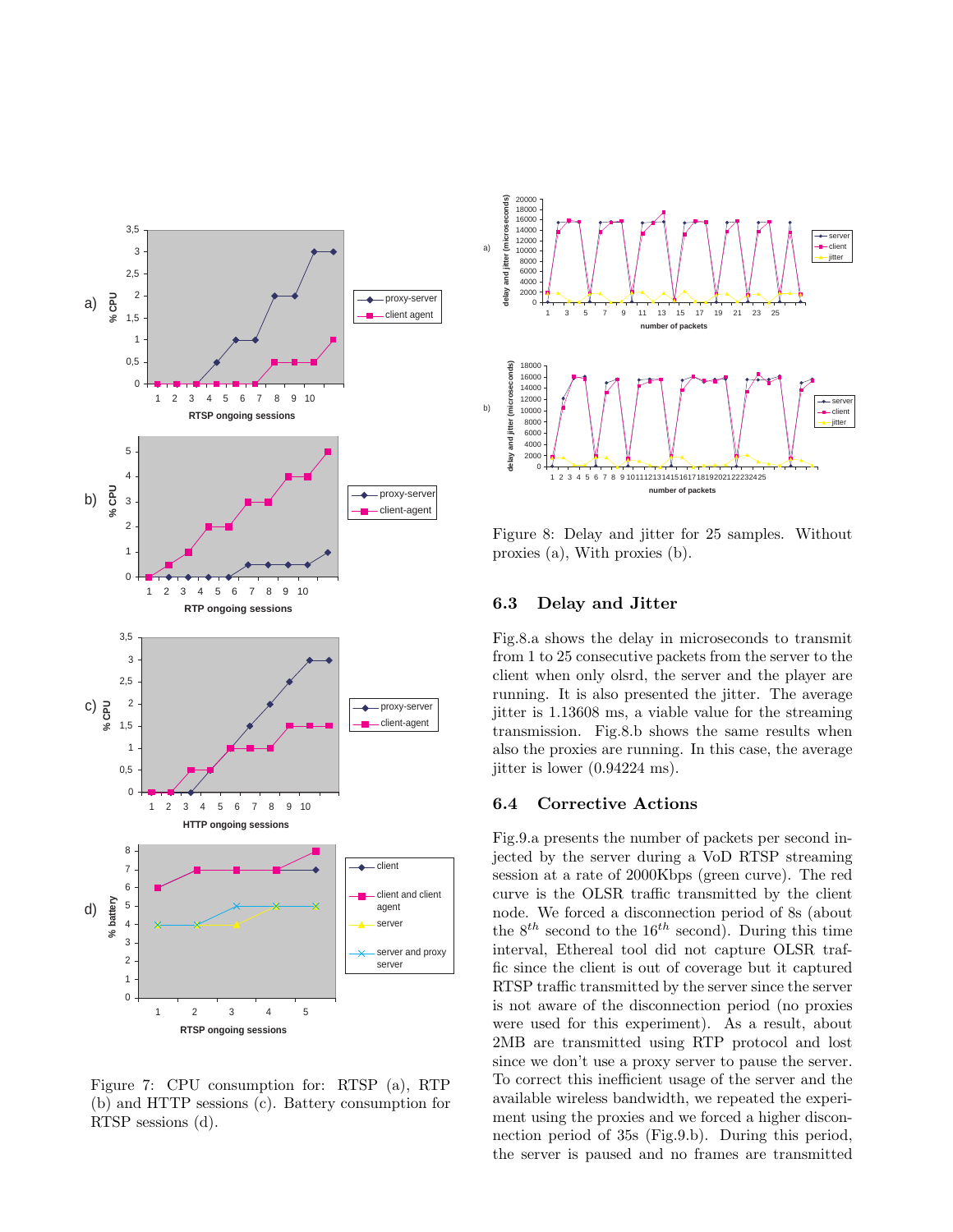

Figure 9: Bandwidth usage: Without proxies (a), With proxies (b).

avoiding that the server injects a total of 8.75 MB. As you can see, the proxy server lasts about 1.5s to detect the disconnection and about 2s to detect the reconnection. Both values are a bit higher to the theoretical value of 1 second we fix to warn the proxy about a disconnection or reconnection. Since we use a proactive protocol to detect them, the detection time is even lower that the one we would obtain using reactive protocols such as Ad hoc On-demand Distance Vector Routing (AODV) or Dynamic Source Routing (DSR) [24]. Similar results were obtained for RTP and HTTP sessions.

Fig.10 shows the behavior of the TCPControl mechanism for the RTSP session. Initially, the port used for the TCP connection between the client agent and the proxy server is 1273 (blue curve). About the second 17, the disconnection takes place and using TCPControl a new TCP connection over port 1280 is created (violet curve) and the streaming session is resumed and not abruptly ended after the reconnection. Similar results were obtained for HTTP sessions.

# 7 Conclusions and Future Work

This paper discusses some challenges that a video streaming session faces in a MANET. Path breaks between the client and the video streaming server lead to TCP connection failures, losing of frames and bandwidth and battery wastage. One of the important resources, the available bandwidth, must be used effi-



Figure 10: Management of long disconnections over TCP.

ciently. For doing that, we proposed some corrective actions at the application layer for different streaming media protocols. Our solution is based on the usage of proxies to detect path breaks and reconnections thanks to the feedback provided by the proactive OLSR protocol. Another important effect because of the partitioning of the network is the TCP connection failure for HTTP and RTSP streaming sessions. It provokes an abort that could lead the session release. In this paper, we also proposed a solution for this problem. Experimental results showed the convenience of our mechanism to detect path breaks and reconnections and the benefits of using the corrective actions.

Some things remain to be done. For example, the enhancements to RTP and HTTP sessions for VoD in order to avoid losing of frames during the disconnections. Another additional corrective actions such as giving directions to the user to move to a better performance and coverage area would decrease the disconnection period. This is useful for live streaming sessions since the user does not lose too many frames, and also for VoD streaming sessions since the proxy server does not have to face the problem of storing frames during the disconnection for streams that can not be paused (e.g. streaming sessions over HTTP or RTP).

#### References

- [1] IEEE 802.11, The Working Group Setting the Standards for Wireless LANs, http://grouper.ieee.org/groups/802/11/.
- [2] Cunningham, G., Murphy, S., Murphy, L., Perry, P. Seamless Handover of Streamed Video over UDP Between Wireless LANs, Consumer